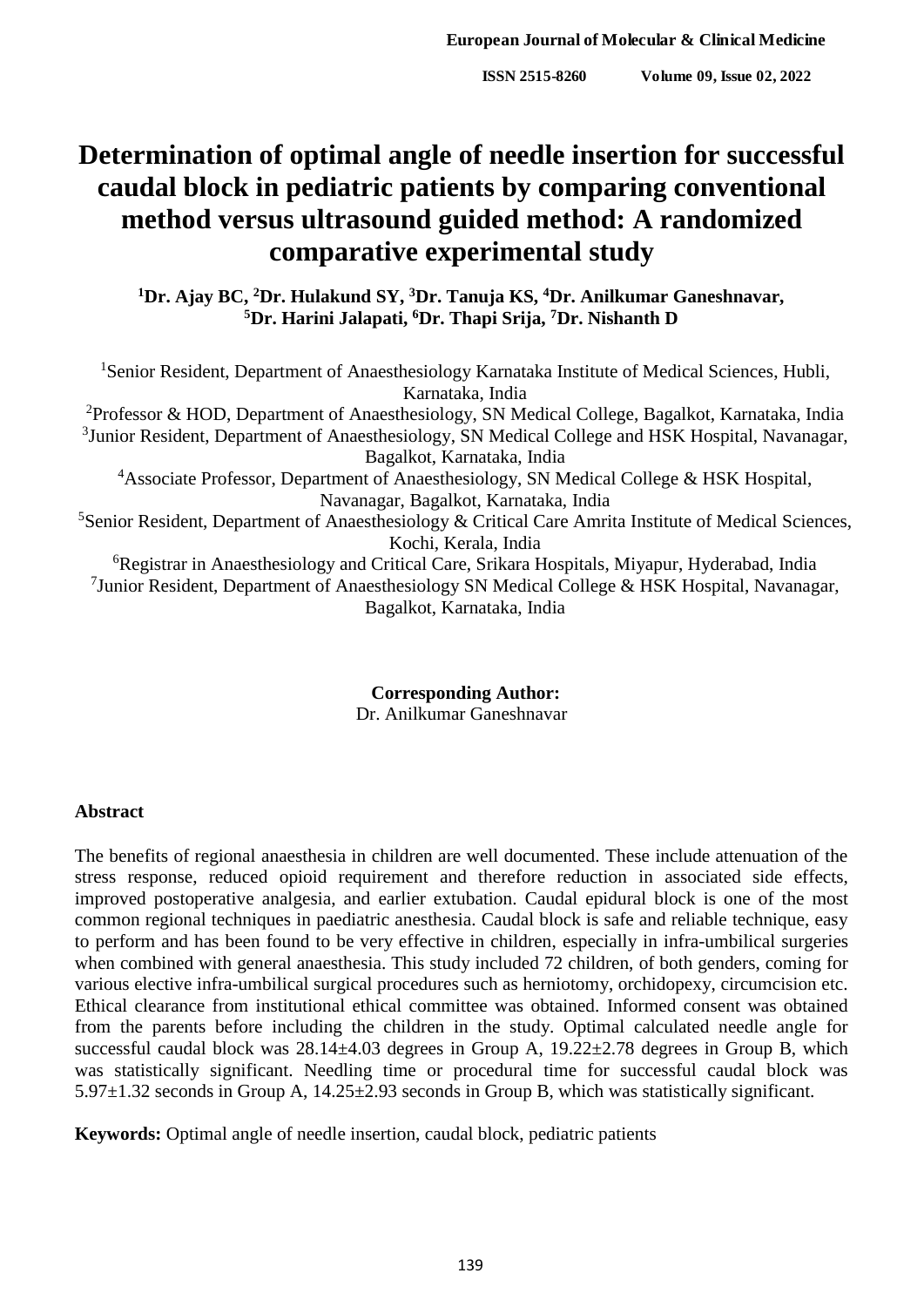## **Introduction**

Pain is a protective mechanism to alert the body to injurious stimuli. Historically, children have been under-treated for pain and painful procedures because of the wrong notion that they neither suffer nor feel pain, or respond to or remember the painful experiences to the same degree the adults did. And now it has been well established that nociception occurs in neonates also [1].

The society of Paediatric anaesthesia, on its 15thannual meeting at New Orleans, Louisiana (2001) clearly defined alleviation of pain as a "basic human right", irrespective of the age, medical condition, treatment, a primary service response for the patient care or medical institution [2].

The benefits of regional anaesthesia in children are well documented. These include attenuation of the stress response, reduced opioid requirement and therefore reduction in associated side effects, improved postoperative analgesia, and earlier extubation [3].

Caudal epidural block is one of the most common regional techniques in paediatric anesthesia. Caudal block is safe and reliable technique, easy to perform and has been found to be very effective in children, especially in infra-umbilical surgeries when combined with general anaesthesia. It allows rapid recovery from anaesthesia with good post-operative analgesia [4].

Success of caudal block depends on proper placement of needle into the space. Traditional methods such as the "whoosh" test, nerve localization, neuro-stimulation and fluoroscopy techniques are the methods which can be used to identify the caudal [5].

space before the injection of medications but these have significant failure rates. The failure rate of placement of needle into the caudal epidural space can be upto 25%.

Crighton IM *et al*. analysed the anatomy of this area in children using MRI. According to their studies, successful entry into the caudal canal is most likely to be achieved via the upper third of the sacrococcygeal membrane [6].

Although most authors recommend that the same needle angle be used during sacral puncture for adults and children, i.e. at 60-90\_to the skin, some have commented that the use of this angle is neither safe nor reliable.

Ultrasound is becoming an important adjunct in regional anaesthesia, allowing real-time imaging of nerves and their surrounding structures. This not only increases rates of achieving a successful block, by allowing visualisation of the injectate entering the correct plane, but can also reduce complication rates as surrounding structures can be avoided.

This study is to estimate the optimal angle of needle insertion for successful caudal block by comparing conventional method versus ultrasound imaging and thereby decreasing risks.

# **Methodology**

This study included 72 children, of both genders, coming for various elective infra-umbilical surgical procedures such as herniotomy, orchidopexy, circumcision etc. Ethical clearance from institutional ethical committee was obtained. Informed consent was obtained from the parents before including the children in the study.

## **Pre-Anaesthetic assessment**

All patients were visited on the pre-operative day and a detailed general physical examination, systemic examination including airway and spine examination was done. Baseline parameters like heart rate, blood pressure were noted. Relevant laboratory investigations were done. Informed consent was obtained from the parent.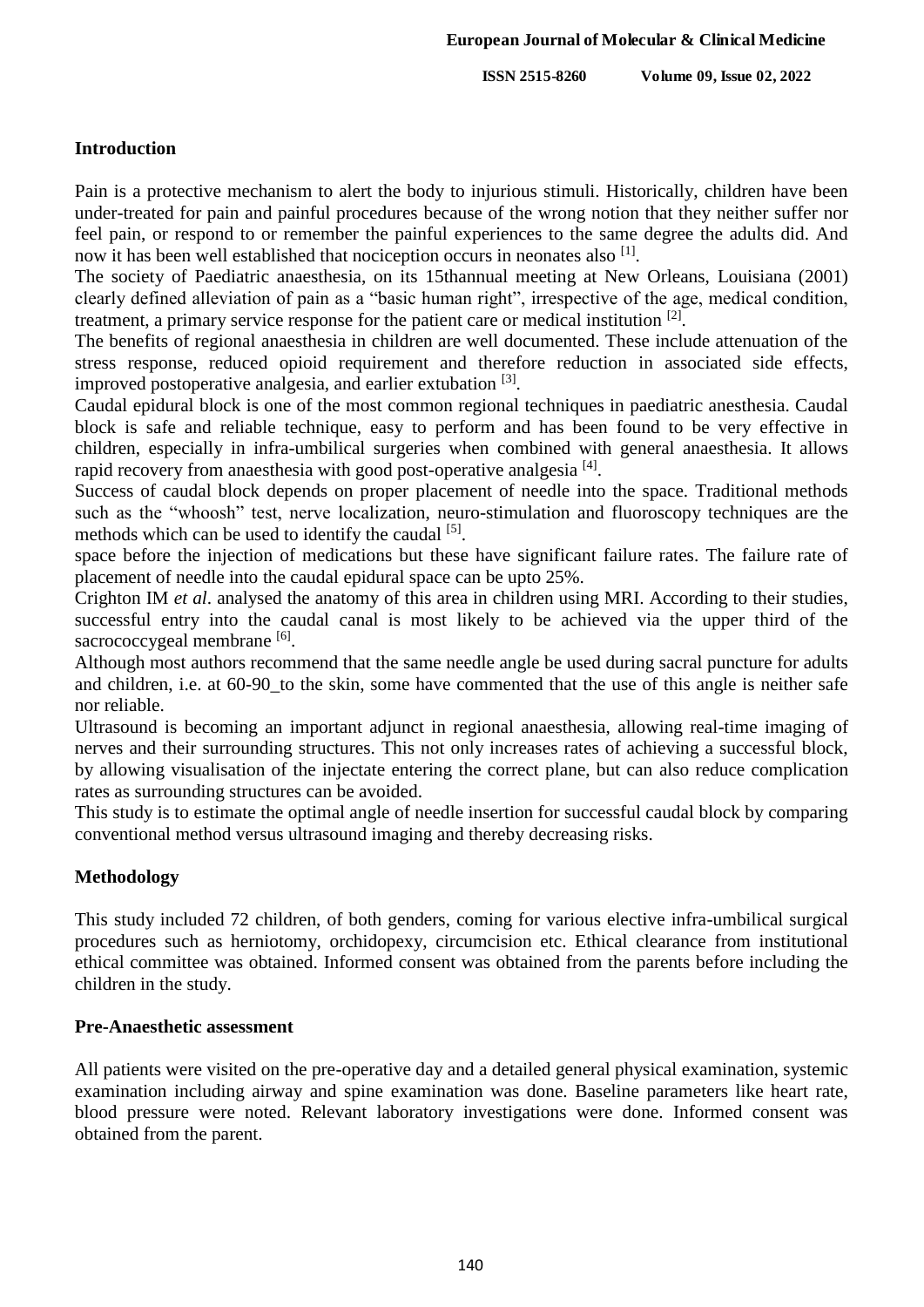### **Pre-operative fasting**

Pre-operative fasting for solid foods was started 6 hours, breast milk for 4 hours, clear fluids for 2 hours before surgery.

## **Procedure**

Inside operation theatre SPO2, NIBP, ECG monitors were attached. Following induction of anaesthesia with using 8% Sevoflurane in 50/50% oxygen/nitrous oxide an appropriate sized I-gel was placed and IV line was secured. Inj Atropine (15mcg/kg), Inj. Midazolam (0.5mg/kg) and Fentanyl (2mcg/kg) was given. Patient was in spontaneous ventilation via Jackson Rees circuit. The rate of inhaled gases during anaesthesia was adjusted as follows: oxygen/nitrous oxide 50/50% with Sevoflurane value of 1- 1.5vol%.

Then the patients were rotated to left lateral recumbent position. After iodine containing skin preparation and draping caudal block was given; one with the conventional method (Group A) the other (Group B) using ultrasound guide (GE LOGIQe portable ultrasound machine, GE 12L-RS linear probe 5-13HZ), and all patients will receive 1ml/kg of 0.25% Bupivacaine.

In group A(conventional method) After identifying the sacral hiatus, a 24 or 23 G hypodermic needle with its bevel facing anteriorly was inserted at an angle of 60-70° to the skin till the sacro-coccygeal membrane was pierced, when a distinct-pop was felt. The needle was now lowered to an angle of 20° and advanced 2-3 mm to make sure that the entire bevel was inside the space. Confirmation of the needle point being in the epidural space was done with the-whoosh test. Then the angle was measured between skin and the needle as shown in figure after negative aspiration for blood and CSF, to rule out intravascular or subarachnoid placement of needle the drug was injected,

#### **Results**

|   |             |                            | GroupMean SD P valueStatistical significance |
|---|-------------|----------------------------|----------------------------------------------|
|   |             | $\frac{28.144.030}{0.001}$ | Significant                                  |
| в | 19.22 2.789 |                            |                                              |

**Table 1:** Calculated needle angle

Optimal calculated needle angle for successful caudal block was 28.14±4.03 degrees in Group A,

19.22±2.78 degrees in Group B, which was statistically significant.

| Table 2: Needling time |  |  |  |
|------------------------|--|--|--|
|------------------------|--|--|--|

|   |  |                                 | GroupMean SD P valueStatistical significance |
|---|--|---------------------------------|----------------------------------------------|
|   |  | $\frac{5.97}{14.252.931}$ 0.001 | Significant                                  |
| B |  |                                 |                                              |

Needling time or procedural time for successful caudal block was 5.97±1.32 seconds in Group A, 14.25±2.93 seconds in Group B, which was statistically significant.

|   |  |                                               | GroupMean SD P valueStatistical significance |
|---|--|-----------------------------------------------|----------------------------------------------|
|   |  | $\frac{1.17}{1.06} \frac{0.378}{0.232} 0.137$ | NS                                           |
| В |  |                                               |                                              |

Numbers of puncture attempts were 1.17±0.37 in Group A, 1.06±0.23 in Group B, which was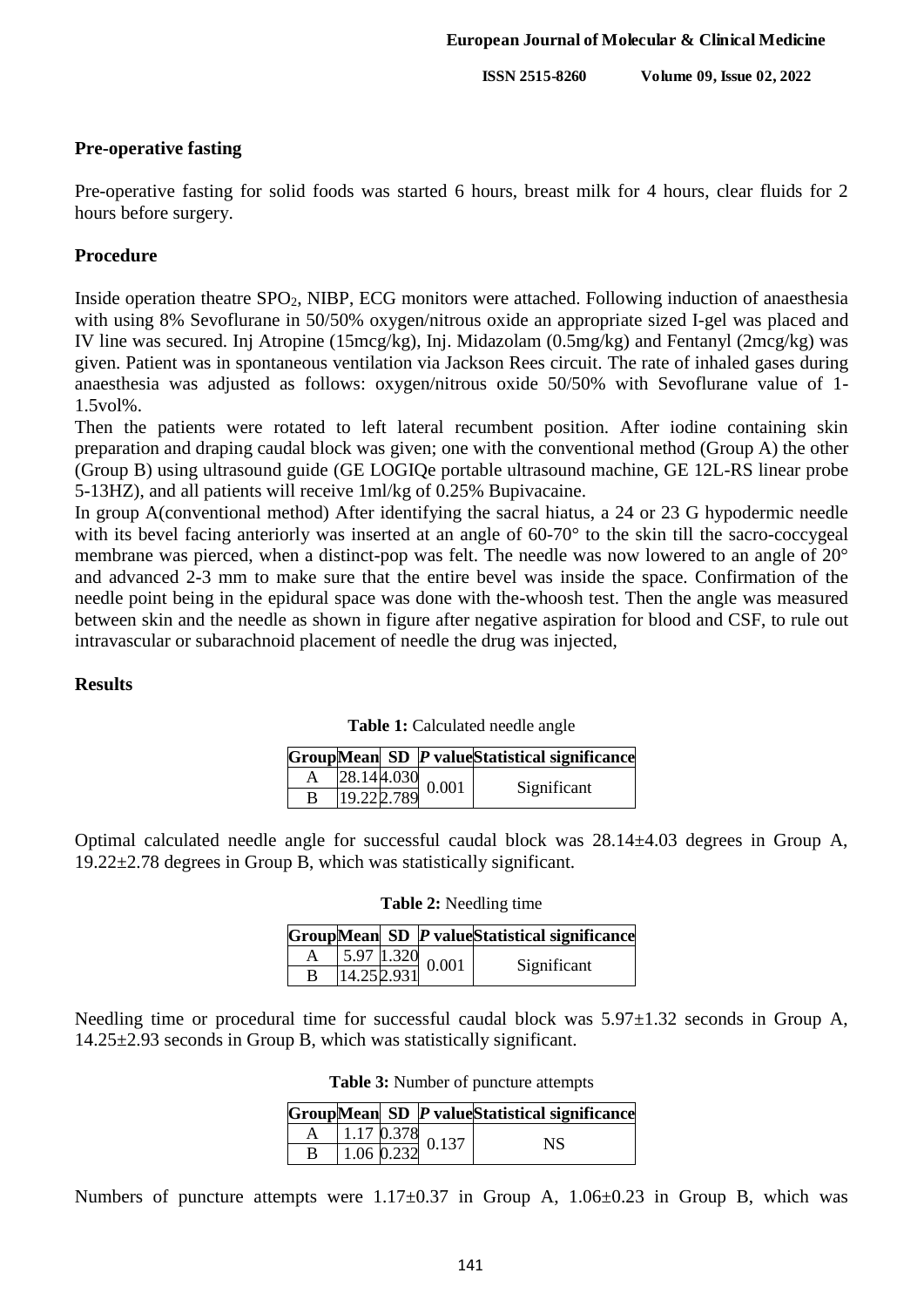statistically not significant.

| Time interval $Group A   Group B$        |                              |  | P value Statistical |
|------------------------------------------|------------------------------|--|---------------------|
| (in minutes) Mean $\pm SD$ Mean $\pm SD$ |                              |  |                     |
|                                          | 88.67±5.72289.61±6.276 0.507 |  | <b>NS</b>           |
| 30                                       | 88.56±5.72988.33±6.837 0.882 |  | <b>NS</b>           |
| 60                                       | 89.36±5.36288.53±6.376 0.550 |  | <b>NS</b>           |
| 90                                       | 88.42±4.39788.08±6.618 0.802 |  | <b>NS</b>           |
| 120                                      | 89.86±5.33088.86±7.228 0.506 |  | <b>NS</b>           |

**Table 4:** Post op HR

The immediate post op mean heart rate was  $88.67 \pm 5.72$  beats/min in Group A and  $89.61 \pm 6.27$ beats/min in Group B, after post op duration of 60 minutes89.36±5.36 and 88.53±6.37beats/min in Group A and Group B respectively. There was no statistically significant difference of values between the groups at any point of time.

| Time interval $Group A   Group B$               |                                        |  | <b>Statistical</b>            |
|-------------------------------------------------|----------------------------------------|--|-------------------------------|
| $\int$ (in minutes) Mean $\pm$ SD Mean $\pm$ SD |                                        |  | $\Omega_P$ value Significance |
|                                                 | 78.03±4.76078.58±4.625 0.617           |  | <b>NS</b>                     |
| 30                                              | $78.81 \pm 5.03678.81 \pm 5.03611.000$ |  | <b>NS</b>                     |
| 60                                              | 76.42±3.04676.44±3.047 0.969           |  | <b>NS</b>                     |
| 90                                              | 78.36±4.71678.33±4.745 0.980           |  | <b>NS</b>                     |
| 120                                             | $81.14 \pm 3.12781.14 \pm 3.200$ 1.000 |  | <b>NS</b>                     |

**Table 5:** Post-Op MBP changes

The immediate post op Blood pressure was 78.03±4.76 mm of Hg in Group A and 78.58±4.62 mm of Hg in Group B and at post op 60 minutes 76.42±3.04 mm of Hg and 76.44±3.04 mm of Hg in Group A and Group B respectively. There was no statistically significant difference of values between the groups at any point of time.

Significant changes in heart rate seen in the groups at any time interval during.

| Time interval $Group A   Group B$        |                              |  | <b>Statistical</b>   |
|------------------------------------------|------------------------------|--|----------------------|
| (in minutes) Mean $\pm SD$ Mean $\pm SD$ |                              |  | P value Significance |
|                                          | 99.83±0.37899.75±0.554 0.459 |  | NS                   |
| 30                                       | 99.81±0.52599.83±0.447 0.810 |  | <b>NS</b>            |
| 60                                       | 99.72±0.61599.89±0.398 0.177 |  | <b>NS</b>            |
| 90                                       | 99.97±0.16799.94±0.232 0.562 |  | <b>NS</b>            |
| 120                                      | 99.89±0.31999.86±0.351 0.726 |  | <b>NS</b>            |

Table 6: Post-OP SpO<sub>2</sub> changes

In Groups A and B, the mean  $O_2$  saturation ranged from 99.72 $\pm$ % to 99.94%. There was no statistically significant difference of values between the groups at any point of time.

## **Discussion**

Optimal calculated needle angle in our study for successful caudal block was 28.14±4.03 degrees in Group A (conventional method),  $19.22 \pm 2.78$  degrees in Group B (Ultrasound guided group), which was statistically significant.

The angle calculated in our study by ultrasound guided method was similar to study conducted by Park JH *et al.* <sup>[7]</sup> where the median calculated angle for the needle was 21.0[10-38]0 to the skin to avoid puncture of the bone and potential intraosseous injections.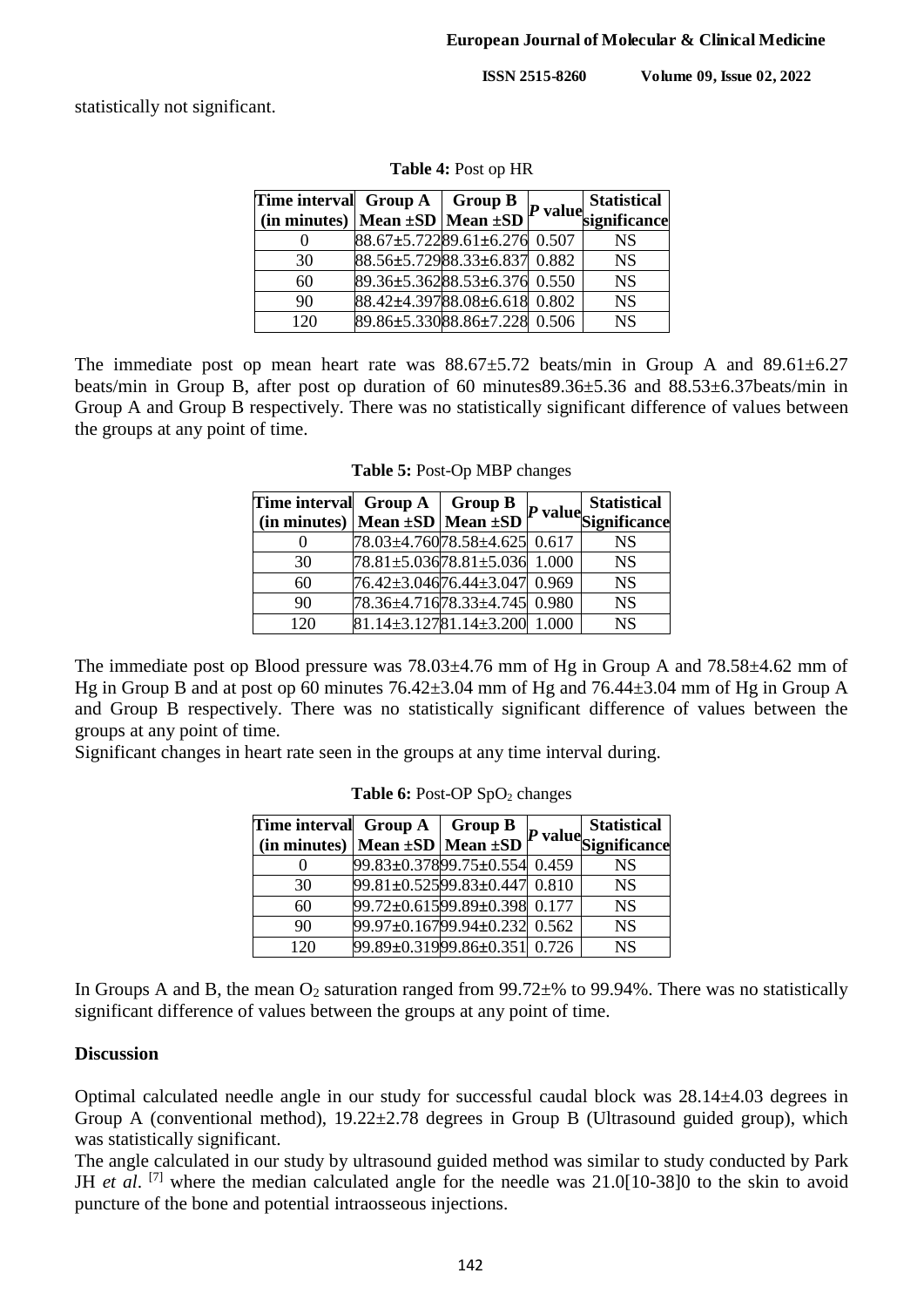#### **European Journal of Molecular & Clinical Medicine**

#### **ISSN 2515-8260 Volume 09, Issue 02, 2022**

According to the study conducted by Shin KM *et al*. [8] on comparing conventional method in CM group (two step technique with initial right angle to skin sacral canal) with the parallel technique in NM group (200 to the skin) The failure rates at the first attempt were not different between both the groups for each anaesthesiologist even though the NM group demonstrated a lower failure rate than the CM group on the basis of a statistically insignificant decrease in the incidence of bloody taps. They demonstrated a decrease in the time required to perform a "one-step" block and an encouraging (but not statistically significant) absence of bloody tap compared with the conventional technique.

Even though the angle difference in our study is statistically significant, clinical significance is questionable.

Needling time or procedural time is the time between the needle's contact with skin and removal from the skin of caudal block.

In the present study needling time or procedural time found was 5.97±1.32 seconds in Group A (conventional method),  $14.25 \pm 2.93$  (Ultrasound guided group) seconds in Group B, which was statistically significant.

According to study by Erbüyün et al. <sup>[9]</sup> needling time of 41.60±32.62 seconds in Ultrasound guided group and  $26.08 \pm 15.63$  seconds in conventional group was noted which was statistically significant.

However, this difference was recorded in seconds therefore; it should not be considered as a distinctive mark by the anesthesiologists.

In the present study number of puncture attempts taken in Group A (conventional method) was 1.17±0.37 and in Group B (Ultrasound guided group) 1.06±0.23, which was statistically not significant. And needle was inserted into caudal space at first attempt in 30/36 (83.33%) with conventional method and 34/36(94.4%) with ultrasound guided method. Second attempt was taken 6/36(16.66%) cases with conventional method and with ultrasound guided method it was 2/36(5.5%) cases. This was similar to ultrasound guided study conducted by Park JH 7 *et al*. in which the needle was inserted into the caudal space in  $120 / 130$  (92.3%) children at the first attempt, 7/130 (5.4%) children at the second attempt, and  $3 / 130$  (2.3%) children at the third attempt, and there were no bloody taps or accidental dural puncture.

In our study no episodes of intraoperative hypotension requiring fluid bolus; or bradycardia requiring administration of atropine, was seen in both the groups. Similar results were seen in studies conducted by Park JH *et al*.<sup>[7]</sup>, Erbüyün K *et al*.<sup>[9]</sup> and Shin KM *et al*.<sup>[8]</sup> conducted a study on "Caudal epidural block in children: comparison of needle insertion parallel with caudal canal versus conventional twostep technique" by taking 75 patients aged between 0-72 months posted for below urological surgery Patients were randomly divided into two groups: a conventional method group (caudal block performed with conventional needle insertion,  $n=40$ ) and a new method group (needle inserted into the skin at an angle of 20° and into the caudal space without redirection, n=35).

There is no difference with respect to number of attempts in both the groups but use of ultrasound in giving block helps in seeing real time drug spread and also helps in confirmation of epidural space.

Although the calculated angle difference between the two groups in our study is statistically significant which is not so useful clinically, use of ultrasound definitely decreases the difficulty of identifying the sacral canal which was similar to study conducted by Abukawa *et al*. [10] where they found that Ultrasound is effective for determining the depth of the epidural space and for observing expansion of the epidural space during injection of local anesthetic, However, latent vascular injection of local anesthetic is not detected by ultrasound. An excess dose of local anesthetic (1 ml/kg) is usually employed for pediatric caudal anesthesia. They used 0.25% levobupivacaine (1 ml/kg) for caudal analgesia, which was combined with 1:200000 epinephrine to avoid vascular injection and intoxication. According to study conducted by Orme RL *et al*. [11] on "The `swoosh' test an evaluation of a modified `whoosh' test in children" by taking 113 children aged between 1-13 years who were posted for below umbilical surgeries and they found that overall success rate of caudal anaesthesia was 95.6%. of the 108 patients with a successful block, 98 had a positive "swoosh" test. There were no false positive results. Calculations show the "swoosh" test to have a sensitivity of 91%, a specificity of 100% and a positive predictive value of 100%. And they concluded that the `swoosh' test is a simple and accurate test to confirm successful caudal insertion in children, and is especially useful as a teaching aid for